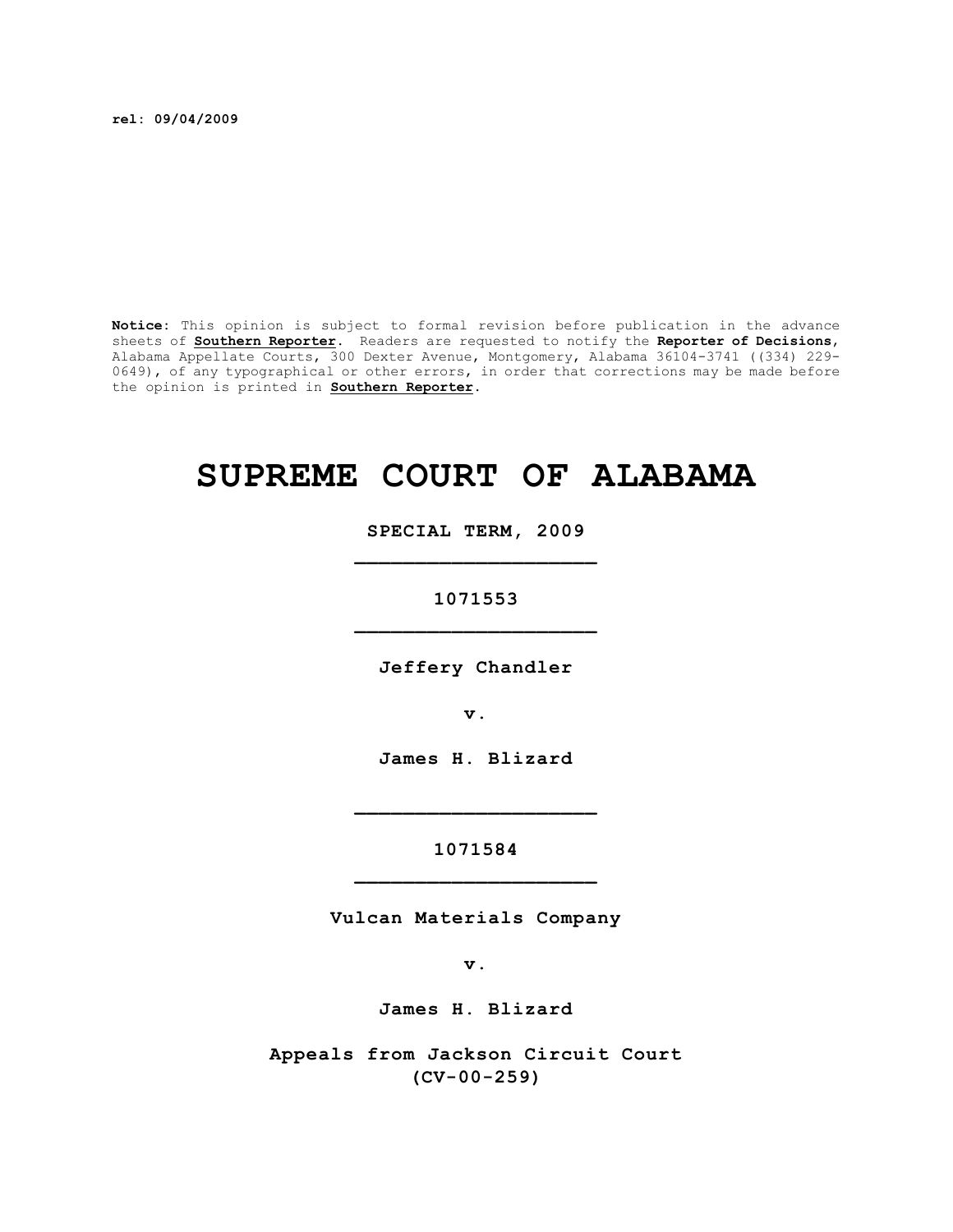BOLIN, Justice.

1071553 –- AFFIRMED. NO OPINION.

1071584 –- AFFIRMED. NO OPINION.

See Rule 53(a)(1) and (a)(2)(F), Ala. R. App. P.

Cobb, C.J., and Lyons, Woodall, Stuart, Smith, Parker, and Shaw, JJ., concur.

Murdock, J., dissents.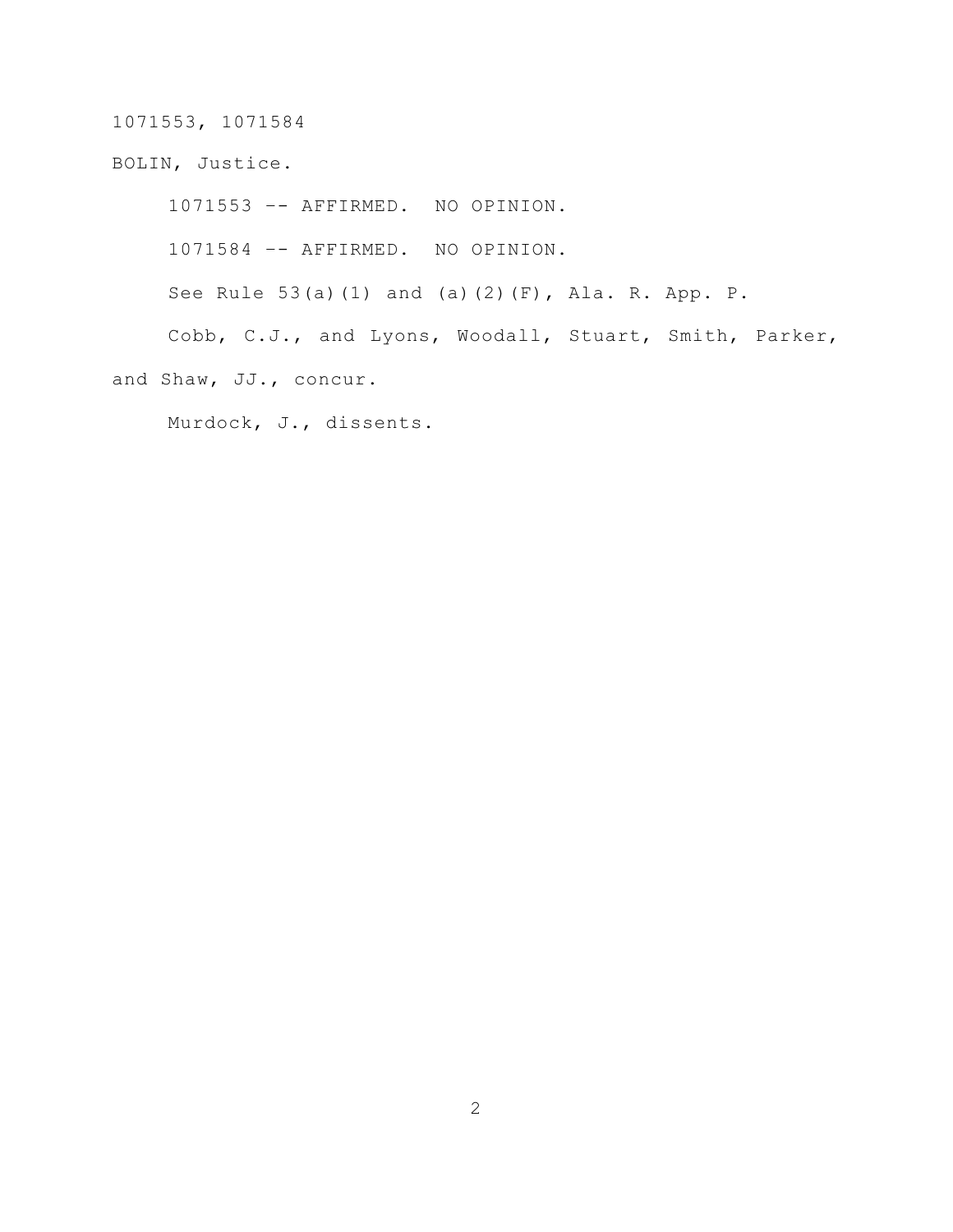MURDOCK, Justice (dissenting).

I respectfully dissent.

#### Chandler v. Blizard

Turning first to case no. 1071553, I note as a threshold matter that I do not find it necessary to reach the argument made by Jeffery Chandler as to the supposed indefiniteness of the terms of an alleged lease between him and James H. Blizard because I find Chandler's argument regarding the Statute of Frauds dispositive.

"To satisfy the partial-performance exception [to the Statute of Frauds], the putative purchaser [of real property] must demonstrate that he or she has paid all or a portion of the purchase price and that he or she was put in possession of the land by the seller." Rentz v. Grant, 934 So. 2d 368, 373 (Ala. 2006). Here, Blizard alleges a 10-year lease. Although there is evidence indicating that he has paid Chandler certain moneys as consideration for rock removed from Chandler's property, for all that appears, those moneys are consideration for only that rock. I cannot conclude from the fact of those payments that Blizard has paid "all or a portion of" any amounts that would be owed Chandler for the future possession

3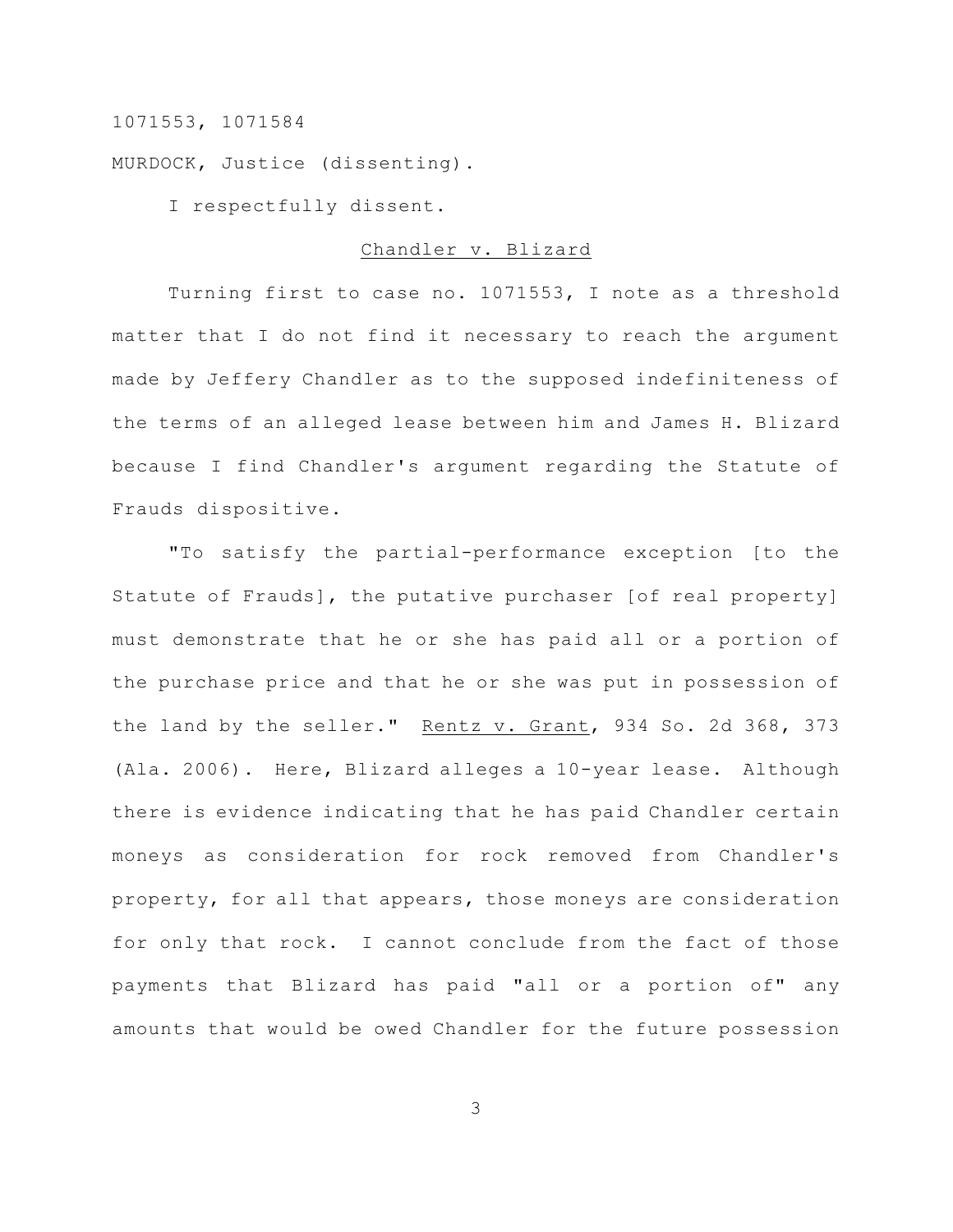and use of his property, i.e., any amounts other than what would constitute the consideration for the rock presently being removed from Chandler's property under some arrangement that would have a duration of less than 10 years, including, for example, a mere license agreement.

Moreover, as was explained in Rentz:

"Even if [the purported tenant] could demonstrate partial payment, however, ... the partial-performance exception is inapplicable [where the purported tenant] has not satisfied the possession prong of the exception to the Statute of Frauds. The 'acts of possession' necessary to satisfy the partial-performance exception '"must be clear and definite, and referable exclusively to the contract."' Smith v. Smith, 466 So. 2d 922, 924 (1985) .... '"'If the possession ... could be accounted for just as well by some other right or title actually existing in the vendee's favor, or by some relation between him and the vendor other than the alleged oral contract, it is not such a possession as the doctrine requires.'"' Holman [v. Childersburg Bancorporation, Inc.], 852 So. 2d [691] at 698 [(Ala. 2002)] .... In other words, '"'[t]he exception applies only where the acts of part performance cannot be explained consistently with any other contract than the one alleged.'"'"

934 So. 2d at 373-74 (some emphasis added).

The majority's affirmance of the trial court's decision necessarily accepts the view that Blizard had "possession" of Chandler's real property and that such possession "cannot be explained consistently with any other contract than the one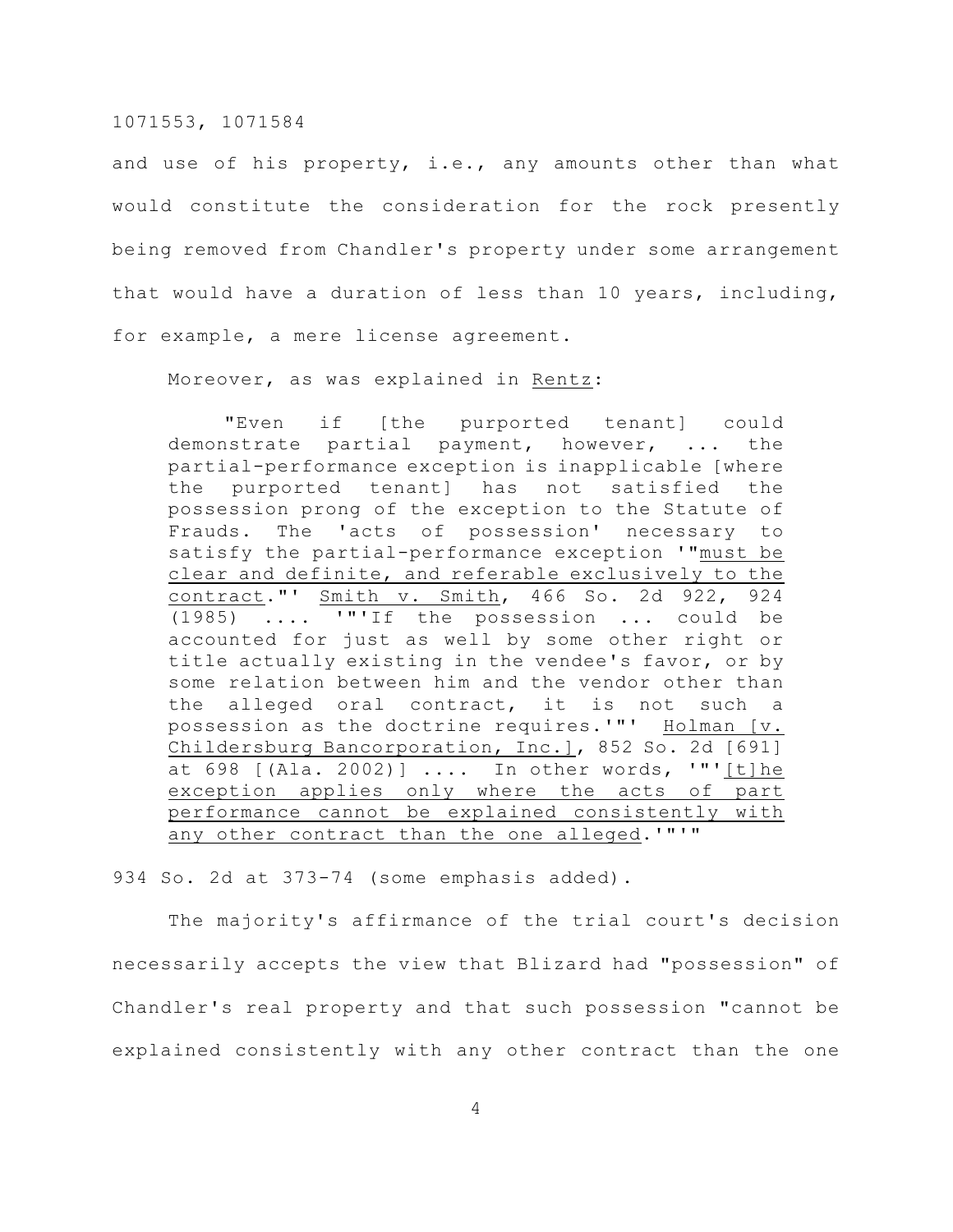alleged." 934 So. 2d at 374. Assuming for the sake of argument that Blizard's presence on Chandler's property could be considered "possession," the conclusion by the majority of the Court today overlooks the explicit and central argument, and supporting evidence, presented by Chandler that Blizard's presence on the property was solely the function of a license that gave him a present right only to come onto the property, remove stone, and pay for the stone he removes. Thus, Blizard's presence on Chandler's property can be explained by a contract other than the 10-year lease alleged by Blizard.

Finally, even if we could conclude that Blizard's presence on Chandler's property could be explained only by virtue of his having a "lease," his possession certainly cannot be said to be explainable consistent only with a lease of 10 years' duration. In other words, even if it requires a "lease" to explain Blizard's presence on Chandler's property (a proposition with which I disagree), it does not take a 10 year lease to explain his presence on the property; therefore, Blizard's presence thereon can be "explained consistently with [a] contract [other] than the one alleged." $1$ 

 $1$ To illustrate why the Statute of Frauds necessarily views evidence of the nature presented in this case as inadequate to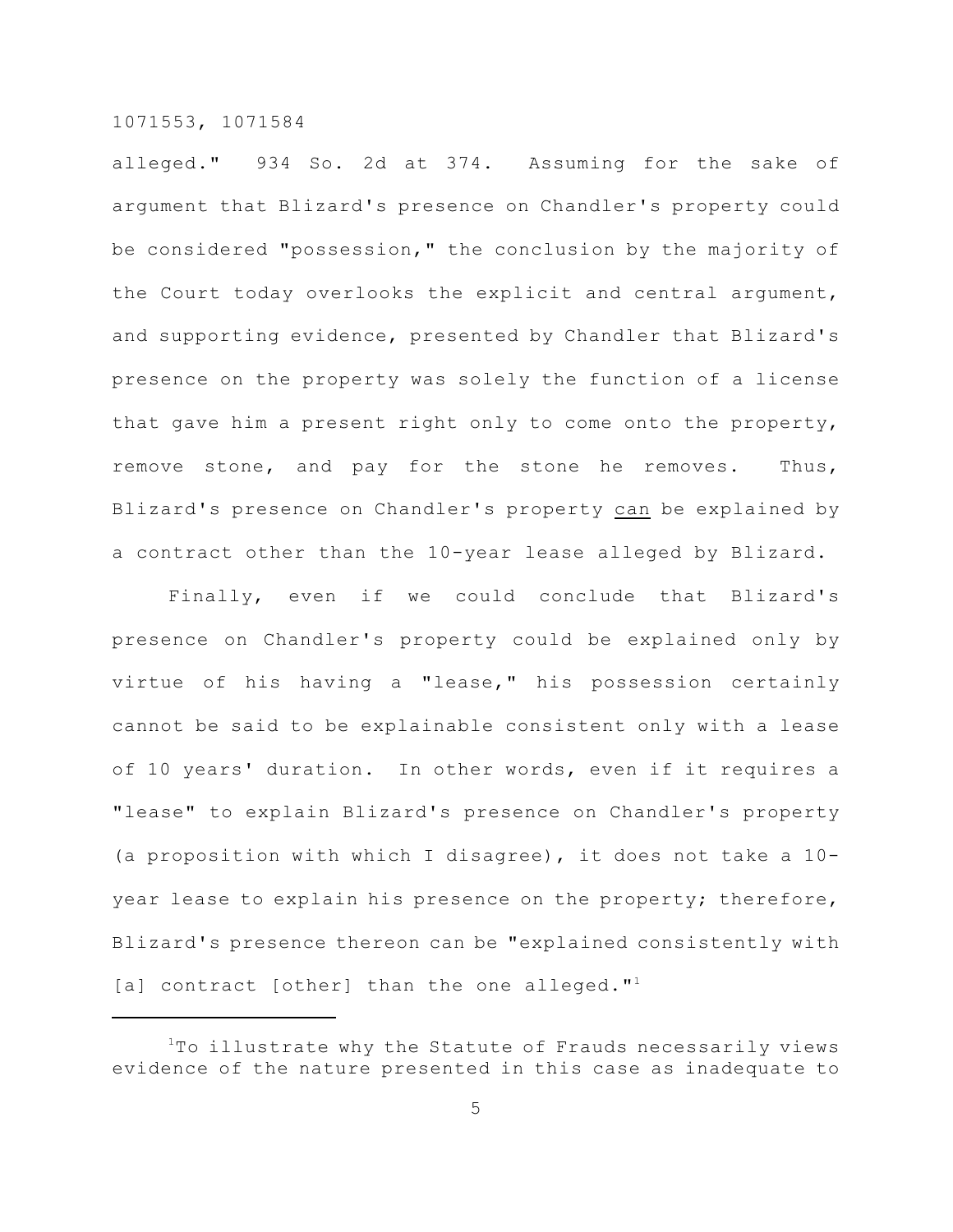## Vulcan Materials Co. v. Blizard

I also dissent from the majority's affirmance of the judgment against Vulcan Materials Company in case no. 1071584. Vulcan argues that the purported "oral lease" between Blizard and Chandler was not enforceable under the Statute of Frauds and, therefore, that Vulcan could not have interfered with the alleged agreement. Consistent with my discussion of the impact of the Statute of Frauds on the business arrangement between Blizard and Chandler, I agree with Vulcan that the judgment against it is due to be reversed based on this argument.

As for any possible interference by Vulcan with Blizard's "business" rather than "contractual" relationship with Chandler, it should be noted that the lease agreement between

establish a 10-year lease of real property, one need only suppose that Blizard had testified that the agreed-upon term of the lease was for 20 years, rather than 10 years. If the evidence presented in this case is sufficient for a conclusion that the purported tenant's possession cannot be explained by anything other than a lease of 10 years' duration, then why is it not sufficient to support a conclusion that the purported tenant's possession cannot be explained by anything other than a lease of 20 years? It is to avoid the possibility of a landowner's wrongly losing the title to or the use of his or her real property that the Statute of Frauds intends that disputes of this nature not turn on the mere testimonial assertions by one party or the other as to what was supposedly agreed upon orally.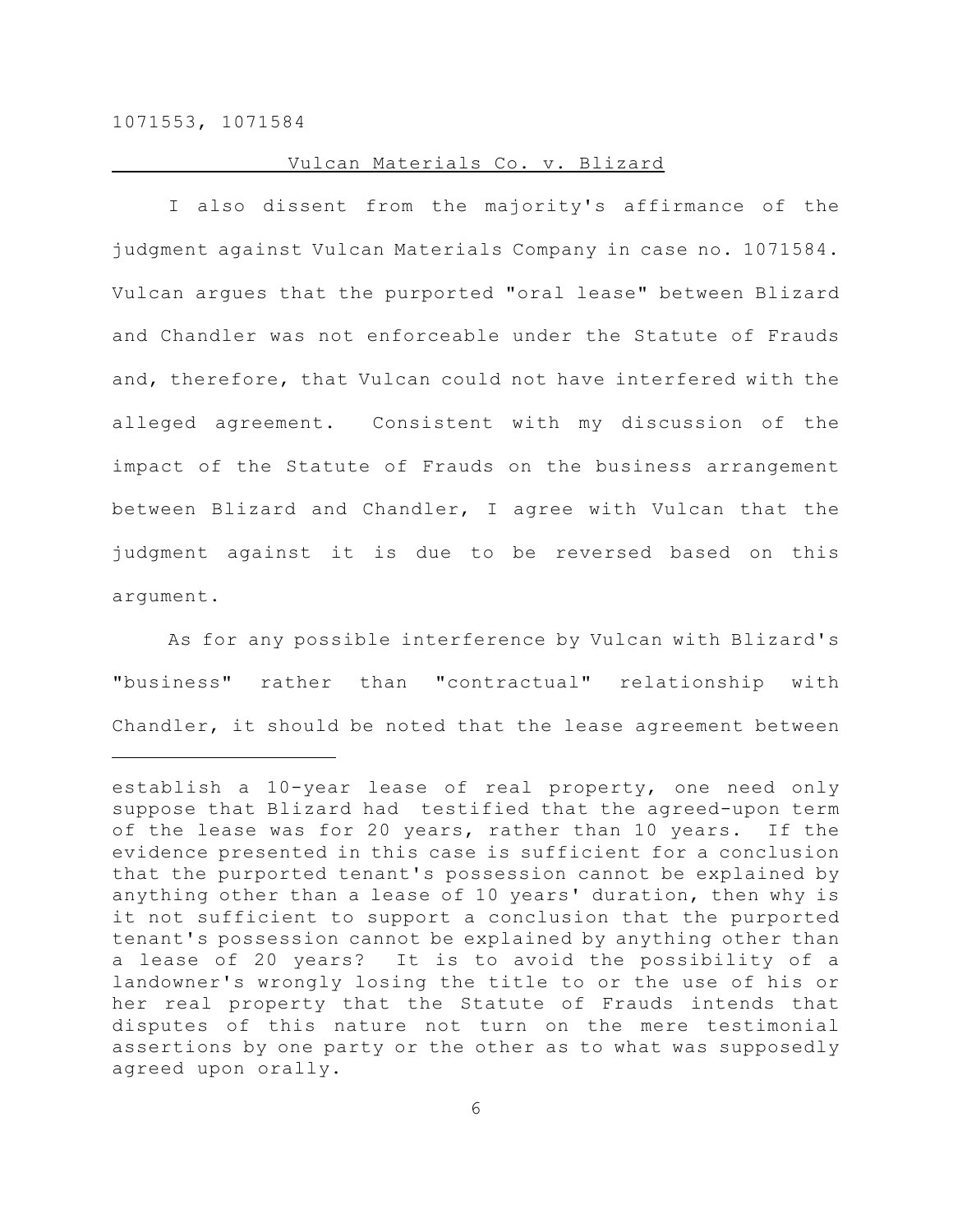Vulcan and Chandler allowed Blizard to continue in his current business relationship with Chandler, i.e., selling shot rock from Chandler's property.

Vulcan also complains of the trial court's decision not to instruct the jury as to the law regarding revocable licenses. In affirming the trial court's judgment, the majority necessarily concludes that the evidence of record would not allow a jury reasonably to find that Chandler had given Blizard a license. While there may be evidence of an oral agreement to the contrary, I cannot conclude that the evidence presented is such that a jury could not reasonably find that only a license existed. Vulcan's argument in this regard is as follows:

"The jury heard substantial evidence from Chandler that he conveyed only a license to Blizard to collect shot rock on his property in exchange for payment of a royalty, and they heard substantial testimony from Blizard about an agreement like the license agreement in Holt [v. City of Montgomery, 212 Ala. 235, 102 So. 49 (1924)], but, the trial court refused to give Vulcan's proposed instruction explaining the distinction between a lease and a license to the jury, ... and only charged the jury on the elements of a contract over Vulcan's objection."

If for no other reason, Vulcan is entitled to a new trial based on the merit of this argument.

7